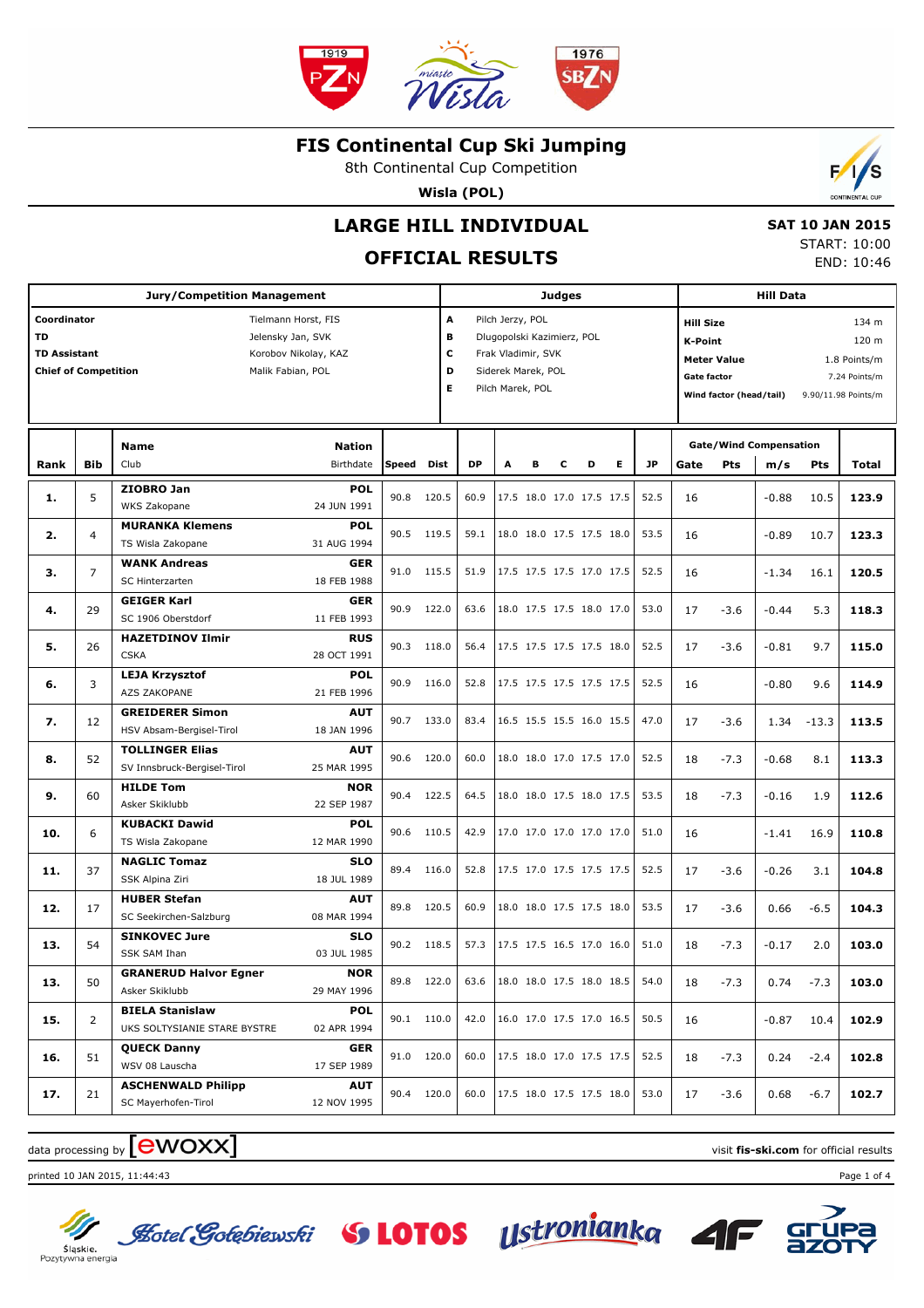

8th Continental Cup Competition

**Wisla (POL)**



#### **LARGE HILL INDIVIDUAL**

#### **SAT 10 JAN 2015** START: 10:00

|      |              |                                             |                           | <b>OFFICIAL RESULTS</b> |            |      |   |   |   |                          |    |      |      |            |                               |        | JIANI . 10.00<br>END: 10:46 |
|------|--------------|---------------------------------------------|---------------------------|-------------------------|------------|------|---|---|---|--------------------------|----|------|------|------------|-------------------------------|--------|-----------------------------|
|      |              | <b>Name</b>                                 | <b>Nation</b>             |                         |            |      |   |   |   |                          |    |      |      |            | <b>Gate/Wind Compensation</b> |        |                             |
| Rank | Bib          | Club                                        | Birthdate                 | Speed Dist              |            | DP   | A | в | c | D                        | E. | JP.  | Gate | <b>Pts</b> | m/s                           | Pts    | Total                       |
|      |              | <b>KALINITSCHENKO Anton</b>                 | <b>RUS</b>                |                         |            |      |   |   |   |                          |    |      |      |            |                               |        |                             |
| 18.  | 40           |                                             | 22 JUL 1982               | 90.0                    | 114.5      | 50.1 |   |   |   | 17.0 17.0 17.0 17.0 17.0 |    | 51.0 | 17   | $-3.6$     | $-0.29$                       | 3.5    | 101.0                       |
| 19.  | 36           | <b>GLASDER Michael</b>                      | <b>USA</b>                |                         | 90.7 116.5 | 53.7 |   |   |   | 17.0 17.0 17.0 17.0 16.0 |    | 51.0 | 17   | $-3.6$     | 0.29                          | $-2.9$ | 98.2                        |
|      |              | Norge Ski Club                              | 27 MAR 1989               |                         |            |      |   |   |   |                          |    |      |      |            |                               |        |                             |
| 20.  | 44           | <b>JOHANSSON Robert</b>                     | <b>NOR</b>                |                         | 90.6 111.5 | 44.7 |   |   |   | 17.0 17.0 17.0 17.0 16.5 |    | 51.0 | 18   | $-7.3$     | $-0.67$                       | 8.0    | 96.4                        |
|      |              | Soere Aal IL                                | 23 MAR 1990               |                         |            |      |   |   |   |                          |    |      |      |            |                               |        |                             |
| 21.  | 13           | <b>JOHNSON Anders</b>                       | <b>USA</b>                |                         | 90.5 112.0 | 45.6 |   |   |   | 15.5 17.0 17.0 17.0 17.0 |    | 51.0 | 17   | $-3.6$     | $-0.22$                       | 2.6    | 95.6                        |
|      |              | Park City Nordic                            | 23 APR 1989               |                         |            |      |   |   |   |                          |    |      |      |            |                               |        |                             |
| 22.  | 57           | <b>GANGNES Kenneth</b>                      | <b>NOR</b>                |                         | 90.8 112.5 | 46.5 |   |   |   | 17.0 17.0 17.0 17.0 17.0 |    | 51.0 | 18   | $-7.3$     | $-0.44$                       | 5.3    | 95.5                        |
|      |              | Kolbukameratene IL                          | 15 MAY 1989               |                         |            |      |   |   |   |                          |    |      |      |            |                               |        |                             |
| 22.  | 15           | <b>STREITLER Patrick</b>                    | <b>AUT</b>                |                         | 90.6 107.5 | 37.5 |   |   |   | 16.5 16.5 16.5 16.5 16.5 |    | 49.5 | 17   | $-3.6$     | $-1.01$                       | 12.1   | 95.5                        |
|      |              | SV Dornbirn-Vorarlberg                      | 17 APR 1995               |                         |            |      |   |   |   |                          |    |      |      |            |                               |        |                             |
| 24.  | 8            | <b>VARESCO Daniele</b>                      | ITA                       | 90.4                    | 105.5      | 33.9 |   |   |   | 16.5 16.5 16.5 16.5 16.5 |    | 49.5 | 16   |            | $-0.97$                       | 11.6   | 95.0                        |
|      |              | U.S. DOLOMITICA A.S.D.                      | 25 JUL 1995               |                         |            |      |   |   |   |                          |    |      |      |            |                               |        |                             |
| 25.  | 49           | <b>MAYER Nicolas</b><br>Courchevel          | <b>FRA</b><br>06 OCT 1990 | 90.3                    | 106.5      | 35.7 |   |   |   | 16.5 16.5 16.5 16.5 17.0 |    | 49.5 | 18   | $-7.3$     | $-1.40$                       | 16.8   | 94.7                        |
|      |              | <b>MAKSIMOCHKIN Mikhail</b>                 | <b>RUS</b>                |                         |            |      |   |   |   |                          |    |      |      |            |                               |        |                             |
| 26.  | 22           |                                             | 90.0<br>29 AUG 1993       |                         | 108.5      | 39.3 |   |   |   | 16.5 17.0 16.5 16.5 16.5 |    | 49.5 | 17   | $-3.6$     | $-0.77$                       | 9.2    | 94.4                        |
|      |              | <b>HULA Stefan</b>                          | <b>POL</b>                |                         |            |      |   |   |   |                          |    |      |      |            |                               |        |                             |
| 27.  | 55           | KS Eve-nement Zakopane                      | 29 SEP 1986               |                         | 90.2 110.5 | 42.9 |   |   |   | 17.5 17.0 16.5 17.0 16.5 |    | 50.5 | 18   | $-7.3$     | $-0.58$                       | 6.9    | 93.0                        |
|      |              | <b>JANDA Jakub</b>                          | <b>CZE</b>                |                         |            |      |   |   |   |                          |    |      |      |            |                               |        |                             |
| 27.  | 25           | Dukla Liberec                               | 27 APR 1978               |                         | 89.7 105.0 | 33.0 |   |   |   | 17.0 16.5 17.0 16.5 17.0 |    | 50.5 | 17   | $-3.6$     | $-1.09$                       | 13.1   | 93.0                        |
|      |              | <b>ELVERUM SORSELL Kim Rene</b>             | <b>NOR</b>                |                         |            |      |   |   |   |                          |    |      |      |            |                               |        |                             |
| 29.  | 46           | Ullensaker Skiklubb                         | 06 OCT 1988               |                         | 90.2 104.5 | 32.1 |   |   |   | 17.5 16.5 16.5 16.5 17.0 |    | 50.0 | 18   | $-7.3$     | $-1.34$                       | 16.1   | 90.9                        |
|      |              | ZAPOTOCZNY Andrzej                          | <b>POL</b>                |                         |            |      |   |   |   |                          |    |      |      |            |                               |        |                             |
| 30.  | $\mathbf{1}$ | AZS ZAKOPANE                                | 16 OCT 1991               |                         | 90.5 101.5 | 26.7 |   |   |   | 16.5 16.5 16.5 16.5 16.5 |    | 49.5 | 16   |            | $-1.13$                       | 13.5   | 89.7                        |
|      |              | <b>PASCHKE Pius</b>                         | GER                       |                         |            |      |   |   |   |                          |    |      |      |            |                               |        |                             |
| 31.  | 47           | WSV Kiefersfelden                           | 20 MAY 1990               | 90.3                    | 108.0      | 38.4 |   |   |   | 17.0 16.5 16.5 17.0 16.0 |    | 50.0 | 18   | $-7.3$     | $-0.54$                       | 6.5    | 87.6                        |
| 32.  | 41           | <b>COLLOREDO Sebastian</b>                  | ITA                       | 89.5                    | 101.0      | 25.8 |   |   |   | 16.5 16.5 16.0 16.5 15.5 |    | 49.0 | 17   | $-3.6$     | $-1.34$                       | 16.1   | 87.3                        |
|      |              | GRUPPO SCIATORI FIAMME GIALLE               | 09 SEP 1987               |                         |            |      |   |   |   |                          |    |      |      |            |                               |        |                             |
| 33.  | 43           | <b>POGRAJC Andraz</b>                       | SLO                       | 89.7                    | 105.0      | 33.0 |   |   |   | 16.5 16.5 16.5 16.5 16.0 |    | 49.5 | 18   | $-7.3$     | $-0.99$                       | 11.9   | 87.1                        |
|      |              | SSK Costella Ilirija                        | 26 SEP 1991               |                         |            |      |   |   |   |                          |    |      |      |            |                               |        |                             |
| 34.  | 48           | <b>KYTOESAHO Niko</b>                       | <b>FIN</b>                | 90.1                    | 108.5      | 39.3 |   |   |   |                          |    |      | 18   | $-7.3$     | $-0.34$                       | 4.1    | 86.6                        |
|      |              | Lahden Hiihtoseura                          | 18 DEC 1999               |                         |            |      |   |   |   |                          |    |      |      |            |                               |        |                             |
| 35.  | 9            | <b>WANGLER Niklas</b>                       | <b>GER</b>                |                         | 90.1 106.0 | 34.8 |   |   |   | 16.0 16.0 16.5 16.5 16.5 |    | 49.0 | 16   |            | $-0.22$                       | 2.6    | 86.4                        |
|      |              | Sz Breitnau                                 | 21 MAR 1993               |                         |            |      |   |   |   |                          |    |      |      |            |                               |        |                             |
| 36.  | 30           | <b>MIETUS Krzysztof</b>                     | <b>POL</b>                |                         | 90.1 103.5 | 30.3 |   |   |   | 16.5 11.5 16.5 16.5 16.5 |    | 49.5 | 17   | $-3.6$     | $-0.82$                       | 9.8    | 86.0                        |
|      |              | AZS Zakopane                                | 08 MAR 1991               |                         |            |      |   |   |   |                          |    |      |      |            |                               |        |                             |
| 37.  | 56           | <b>KLUSEK Bartlomiej</b>                    | <b>POL</b>                |                         | 90.3 108.0 | 38.4 |   |   |   | 16.0 16.0 16.0 16.5 15.5 |    | 48.0 | 18   | $-7.3$     | $-0.56$                       | 6.7    | 85.8                        |
|      |              | LKS Klmczok Bystra                          | 15 JAN 1993               |                         |            |      |   |   |   |                          |    |      |      |            |                               |        |                             |
| 38.  | 16           | <b>CECON Federico</b><br>G.S. FIAMME GIALLE | ITA                       |                         | 90.0 104.0 | 31.2 |   |   |   | 16.0 16.5 16.5 16.0 16.0 |    | 48.5 | 17   | $-3.6$     | $-0.64$                       | 7.7    | 83.8                        |
|      |              |                                             | 11 JUN 1994               |                         |            |      |   |   |   |                          |    |      |      |            |                               |        |                             |

### $\frac{1}{2}$  data processing by  $\boxed{\text{ewOX}}$

printed 10 JAN 2015, 11:44:43 Page 2 of 4





Sląskie.<br>Pozytywna energia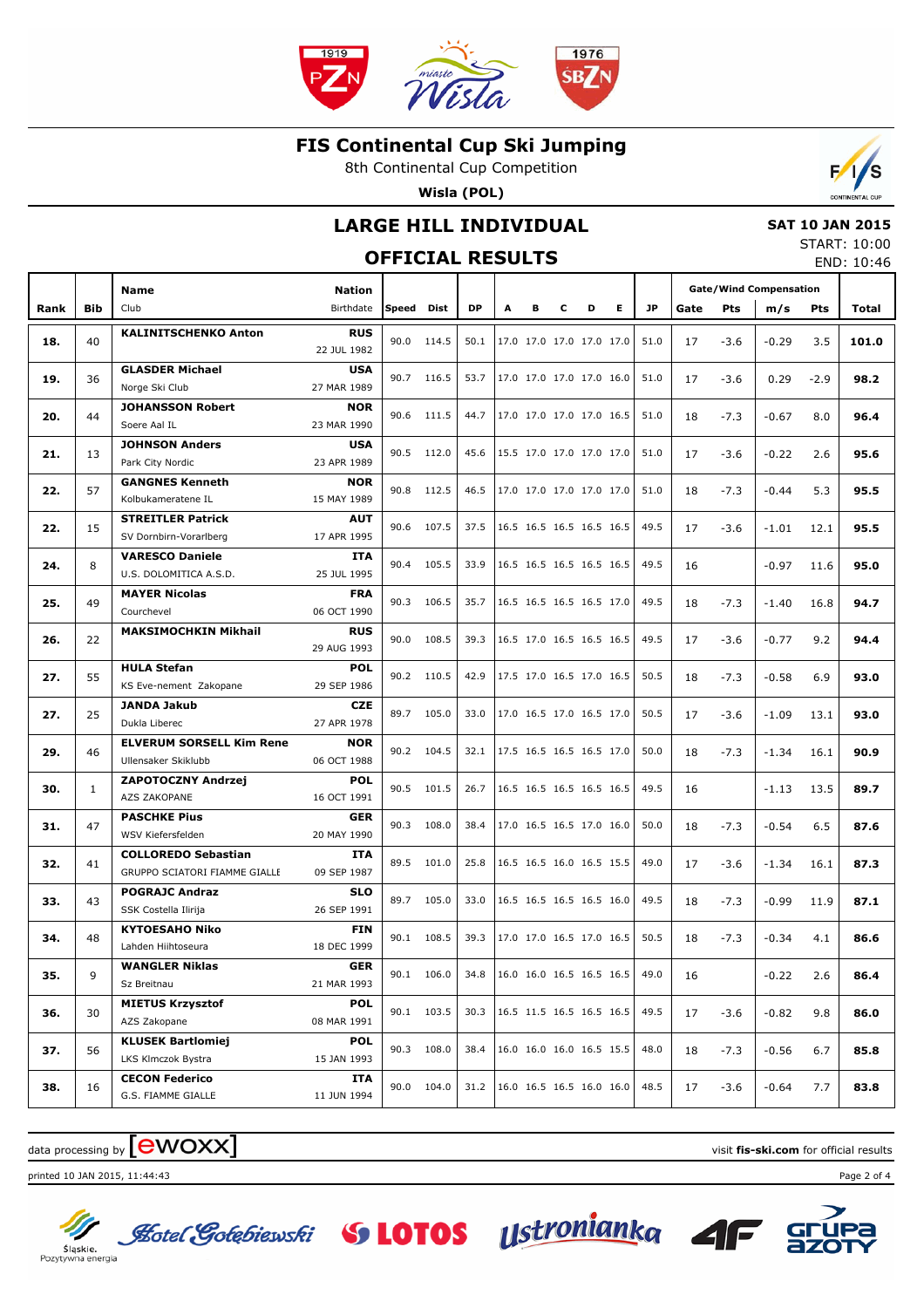

8th Continental Cup Competition

**Wisla (POL)**



#### **LARGE HILL INDIVIDUAL OFFICIAL RESULTS**

#### **SAT 10 JAN 2015** START: 10:00

END: 10:46

|      |            | <b>Name</b>                                        | <b>Nation</b>             |              |             |                                   |   |                          |                          |                          |                          |           | <b>Gate/Wind Compensation</b> |        |         |            |       |
|------|------------|----------------------------------------------------|---------------------------|--------------|-------------|-----------------------------------|---|--------------------------|--------------------------|--------------------------|--------------------------|-----------|-------------------------------|--------|---------|------------|-------|
| Rank | <b>Bib</b> | Club                                               | Birthdate                 | <b>Speed</b> | <b>Dist</b> | <b>DP</b>                         | A | в                        | c                        | D                        | E.                       | <b>JP</b> | Gate                          | Pts    | m/s     | <b>Pts</b> | Total |
|      |            | <b>OJALA Juho</b>                                  | <b>FIN</b>                |              |             |                                   |   |                          |                          |                          |                          |           |                               |        |         |            |       |
| 39.  | 34         | Kuusamon erae-veikot                               | 17 MAR 1995               | 89.4         | 103.0       | 29.4                              |   | 15.5 16.0 16.5 15.5 15.5 |                          |                          |                          | 47.0      | 17                            | $-3.6$ | $-0.83$ | 9.9        | 82.7  |
|      |            | <b>RHOADS William</b>                              | <b>USA</b>                | 90.3         | 100.5       | 24.9                              |   |                          |                          | 16.0 16.0 16.5 16.0 16.0 |                          | 48.0      |                               |        |         |            |       |
| 40.  | 23         | <b>UOP Sports Clubs</b>                            | 08 JUN 1995               |              |             |                                   |   |                          |                          |                          |                          |           | 17                            | $-3.6$ | $-0.97$ | 11.6       | 80.9  |
| 41.  | 14         | <b>PITEA Sorin Iulian</b>                          | <b>ROU</b>                | 90.1         | 105.0       | 33.0                              |   | 17.0 16.5 16.5 16.5 17.0 |                          |                          |                          | 50.0      | 17                            | $-3.6$ | $-0.01$ | 0.1        | 79.5  |
|      |            | CSS Dinamo Rasnov                                  | 09 JUL 1997               |              |             |                                   |   |                          |                          |                          |                          |           |                               |        |         |            |       |
| 42.  | 31         | <b>HVALA Jaka</b>                                  | <b>SLO</b>                | 89.7         | 100.0       | 24.0                              |   | 16.0 16.0 16.5 16.5 16.5 |                          |                          |                          | 49.0      | 17                            | $-3.6$ | $-0.79$ | 9.5        | 78.9  |
|      |            | <b>Ssk Ponikve</b>                                 | 15 JUL 1993               |              |             |                                   |   |                          |                          |                          |                          |           |                               |        |         |            |       |
| 43.  | 38         | <b>CIKL Martin</b>                                 | <b>CZE</b>                | 90.0         | 94.0        | 13.2                              |   |                          | 16.0 16.0 16.5 15.5 15.5 |                          |                          | 47.5      | 17                            | $-3.6$ | $-1.50$ | 18.0       | 75.1  |
|      |            | Dukla Liberec                                      | 17 AUG 1987               |              |             |                                   |   |                          |                          |                          |                          |           |                               |        |         |            |       |
| 44.  | 11         | <b>TOROK Eduard</b>                                | <b>ROU</b>                | 89.6         | 108.0       | 38.4                              |   |                          |                          |                          | 15.5 16.5 16.0 16.5 15.5 | 48.0      | 17                            | $-3.6$ | 0.79    | $-7.8$     | 75.0  |
|      |            | CSS Dinamo Rasnov                                  | 02 MAY 1997               |              |             |                                   |   |                          |                          |                          |                          |           |                               |        |         |            |       |
| 45.  | 10         | <b>KALINICHENKO Vitaliy</b><br>Vorokhta Ski School | <b>UKR</b><br>09 AUG 1993 | 89.5         | 96.5        | 17.7                              |   | 16.0 16.5 16.5 15.5 16.0 |                          |                          |                          | 48.5      | 16                            |        | $-0.56$ | 6.7        | 72.9  |
|      |            | <b>BJOERENG Joacim Oedegaard</b>                   | <b>NOR</b>                |              |             |                                   |   |                          |                          |                          |                          |           |                               |        |         |            |       |
| 46.  | 53         | Roeykenhopp                                        | 14 DEC 1995               | 90.2         | 100.0       | 24.0                              |   | 16.0 16.5 16.5 16.0 16.0 |                          |                          |                          | 48.5      | 18                            | $-7.3$ | $-0.58$ | 6.9        | 72.1  |
|      |            | <b>ZUPANCIC Miran</b>                              | <b>SLO</b>                |              |             |                                   |   |                          |                          |                          |                          |           |                               |        |         |            |       |
| 47.  | 58         | SK Zagorje                                         | 11 NOV 1989               | 90.5         | 101.5       | 26.7                              |   | 15.0 14.5 15.0 15.0 14.5 |                          |                          |                          | 44.5      | 18                            | $-7.3$ | $-0.66$ | 7.9        | 71.8  |
|      |            | <b>KLYMCHUK Andrii</b>                             | <b>UKR</b>                |              |             |                                   |   |                          |                          |                          |                          |           |                               |        |         |            |       |
| 48.  | 28         | Kremenets Ski School                               | 10 DEC 1994               | 89.8         | 104.5       | 32.1                              |   | 15.5 16.0 16.5 16.0 16.0 |                          |                          |                          | 48.0      | 17                            | $-3.6$ | 0.65    | $-6.4$     | 70.1  |
| 49.  | 35         | <b>KOT Maciej</b>                                  | <b>POL</b>                | 90.0         | 97.0        | 18.6                              |   | 16.0 16.0 16.0 16.0 16.0 |                          |                          |                          | 48.0      | 17                            |        | $-0.51$ | 6.1        | 69.1  |
|      |            | AZS Zakopane                                       | 09 JUN 1991               |              |             |                                   |   |                          |                          |                          |                          |           |                               | $-3.6$ |         |            |       |
| 50.  | 20         | <b>ZHAPAROV Marat</b>                              | <b>KAZ</b>                | 89.1         | 98.5        | 21.3                              |   |                          |                          |                          | 16.5 15.5 16.0 15.0 15.5 | 47.0      | 17                            | $-3.6$ | $-0.15$ | 1.8        | 66.5  |
|      |            |                                                    | 25 AUG 1985               |              |             |                                   |   |                          |                          |                          |                          |           |                               |        |         |            |       |
| 51.  | 32         | <b>ALAMOMMO Andreas</b>                            | <b>FIN</b>                | 89.2         | 93.5        | 12.3                              |   | 15.0 15.5 16.0 15.5 14.5 |                          |                          |                          | 46.0      | 17                            | $-3.6$ | $-0.94$ | 11.3       | 66.0  |
|      |            | Ounasyaaran Hiihtoseura                            | 23 DEC 1998               |              |             |                                   |   |                          |                          |                          |                          |           |                               |        |         |            |       |
| 52.  | 18         | <b>ROWLEY Matthew</b>                              | <b>CAN</b>                | 90.4         | 100.5       | 24.9                              |   | 14.5 15.5 16.0 15.0 14.5 |                          |                          |                          | 45.0      | 17                            | $-3.6$ | 0.04    | $-0.4$     | 65.9  |
|      |            | Altius Nordic Ski Club                             | 04 JUN 1993               |              |             |                                   |   |                          |                          |                          |                          |           |                               |        |         |            |       |
| 53.  | 33         | <b>BODMER Pascal</b><br>SV Messstetten             | <b>GER</b><br>04 JAN 1991 | 90.3         | 89.5        | 5.1                               |   | 14.5 15.0 15.5 15.0 14.5 |                          |                          |                          | 44.5      | 17                            | $-3.6$ | $-1.14$ | 13.7       | 59.7  |
|      |            | <b>KALYKOV Shyngys</b>                             | <b>KAZ</b>                |              |             |                                   |   |                          |                          |                          |                          |           |                               |        |         |            |       |
| 54.  | 27         |                                                    | 05 MAY 1994               | 90.5         | 95.5        | 15.9                              |   | 16.0 16.0 16.0 15.0 16.0 |                          |                          |                          | 48.0      | 17                            | $-3.6$ | 0.09    | $-0.9$     | 59.4  |
|      |            | <b>SEMENIC Anze</b>                                | <b>SLO</b>                |              |             |                                   |   |                          |                          |                          |                          |           |                               |        |         |            |       |
| 55.  | 59         | <b>NSK TRZIC FMG</b>                               | 01 AUG 1993               | 90.6         | 91.0        | 7.8                               |   | 14.5 14.5 14.0 14.5 14.0 |                          |                          |                          | 43.0      | 18                            | $-7.3$ | $-1.26$ | 15.1       | 58.6  |
|      |            | <b>BIEGUN Krzysztof</b>                            | <b>POL</b>                |              |             |                                   |   |                          |                          |                          |                          |           |                               |        |         |            |       |
| 56.  | 42         | SS-R LZS Sokol Szczyrk                             | 21 MAY 1994               | 90.1         | 81.0        | $-10.2$                           |   | 14.5 14.0 14.5 14.5 14.0 |                          |                          |                          | 43.0      | 18                            | $-7.3$ | $-1.03$ | 12.3       | 37.8  |
|      |            | <b>HLAVA Lukas</b>                                 | <b>CZE</b>                |              |             |                                   |   |                          |                          |                          |                          |           |                               |        |         |            |       |
| 57.  | 45         | Dukla Liberec                                      | 10 SEP 1984               | 90.2         | 20.0        | $-120.0$ 13.5 11.5 12.0 12.5 13.0 |   |                          |                          |                          |                          | 37.5      | 18                            | $-7.3$ | $-1.17$ | 14.0       | 0.0   |

data processing by **CWOXX** and  $\blacksquare$  and  $\blacksquare$  and  $\blacksquare$  and  $\blacksquare$  and  $\blacksquare$  and  $\blacksquare$  and  $\blacksquare$  and  $\blacksquare$  and  $\blacksquare$  and  $\blacksquare$  and  $\blacksquare$  and  $\blacksquare$  and  $\blacksquare$  and  $\blacksquare$  and  $\blacksquare$  and  $\blacksquare$  and  $\blacksquare$  and  $\blacks$ 



Slaskie.<br>Pozytywna energia